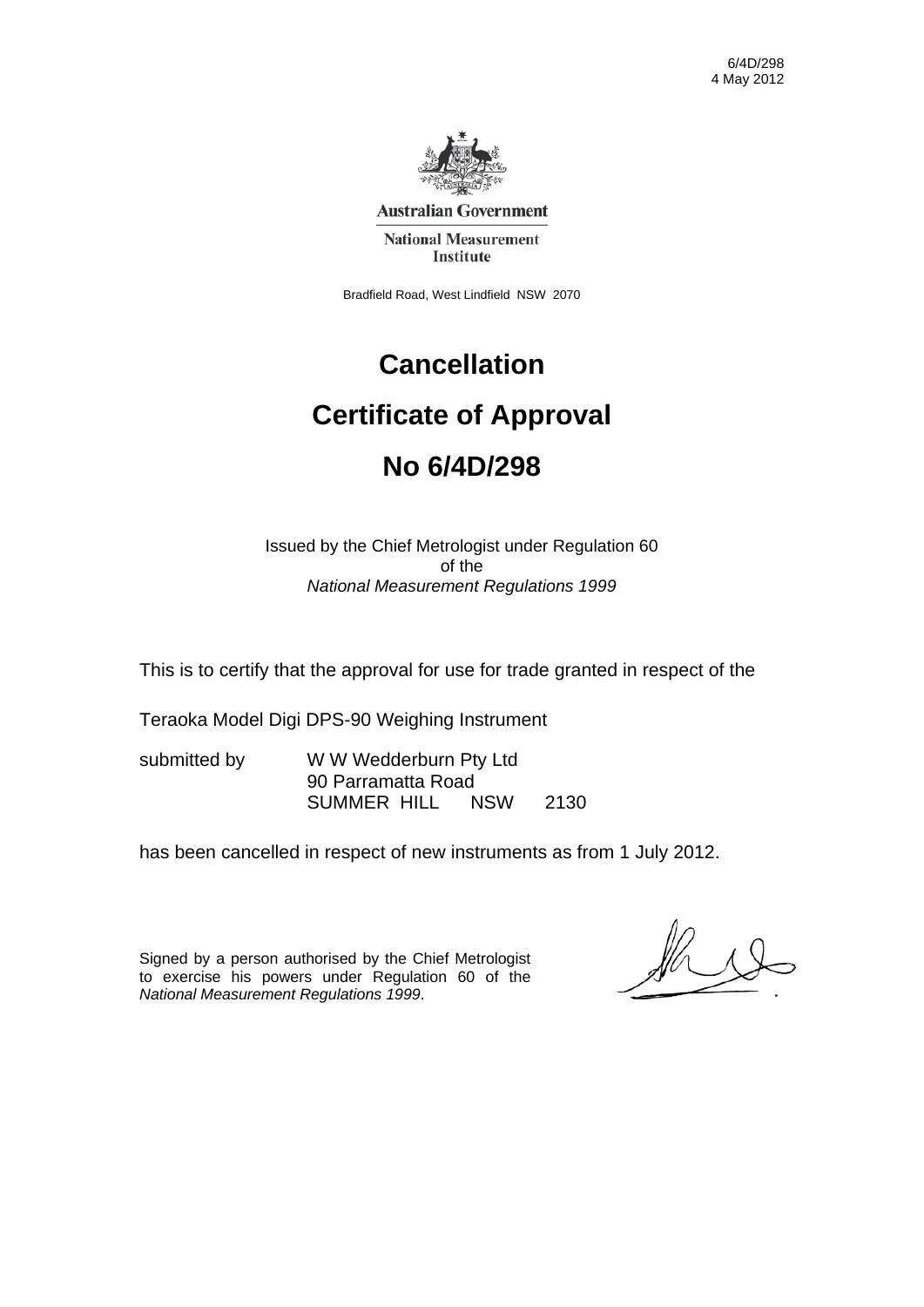6/4D/298 20 February 2003





## **National Standards Commission**

12 Lyonpark Road, North Ryde NSW

## **Certificate of Approval**

## **No 6/4D/298**

#### Issued under Regulation 60 of the National Measurement Regulations 1999

This is to certify that an approval for use for trade has been granted in respect of the

Teraoka Model Digi DPS-90 Weighing Instrument

submitted by W W Wedderburn Pty Ltd 90 Parramatta Road Summer Hill NSW 2130.

**NOTE:** This Certificate relates to the suitability of the pattern of the instrument for use for trade only in respect of its metrological characteristics. This Certificate does not constitute or imply any guarantee of compliance by the manufacturer or any other person with any requirements regarding safety.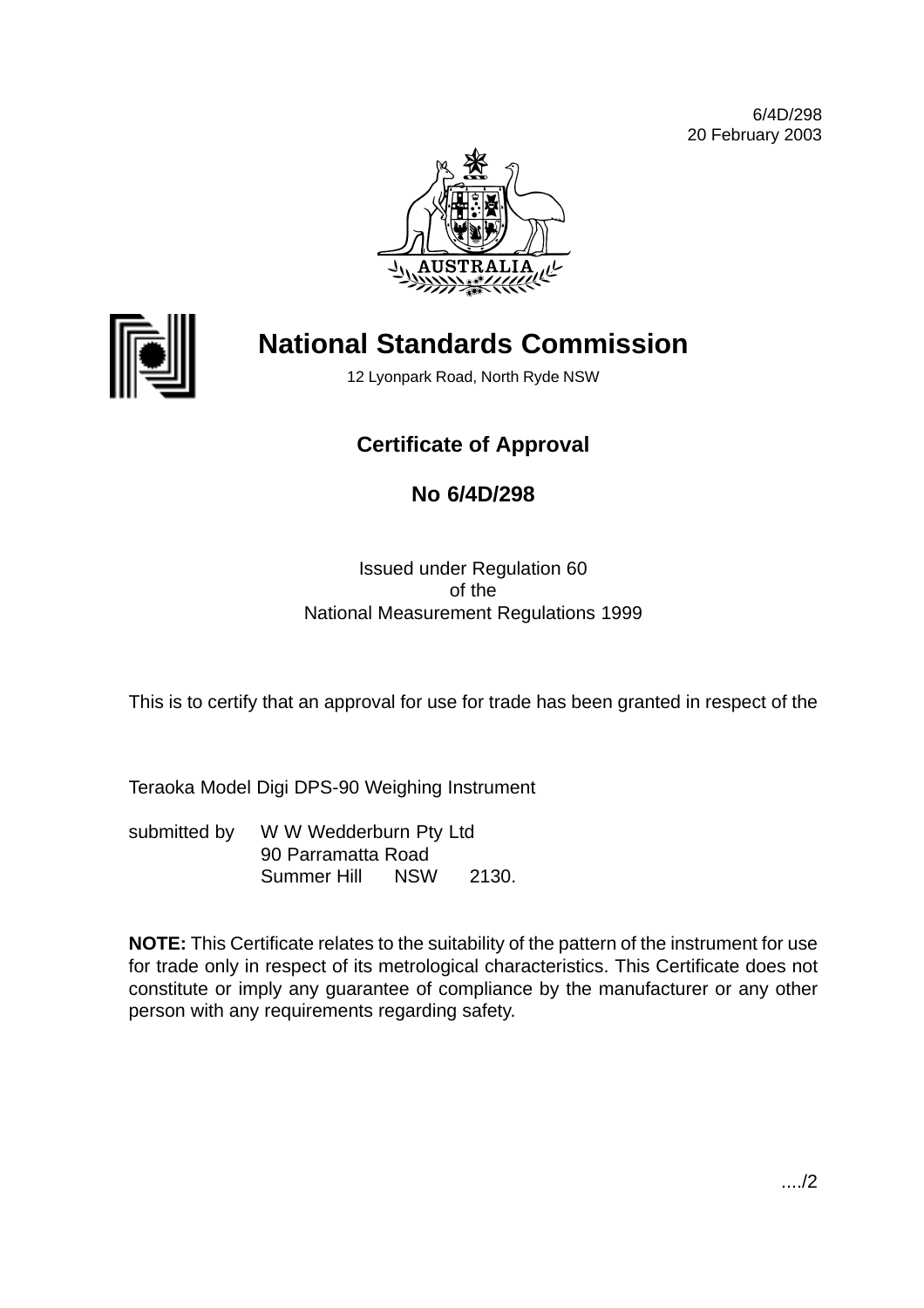6/4D/298 20 February 2003

Certificate of Approval No 6/4D/298 Page 2

#### CONDITIONS OF APPROVAL

This approval becomes subject to review on 1 November 2006, and then every 5 years thereafter.

Instruments purporting to comply with this approval shall be marked NSC No 6/4D/298 and only by persons authorised by the submittor.

It is the submittor's responsibility to ensure that all instruments marked with this approval number are constructed as described in the documentation lodged with the Commission and with the relevant Certificate of Approval and Technical Schedule. Failure to comply with this Condition may attract penalties under Section 19B of the National Measurement Act and may result in cancellation or withdrawal of the approval, in accordance with the Commission's Document NSC P 106.

The Commission reserves the right to examine any instrument or component of an instrument purporting to comply with this approval.

Auxiliary devices used with this instrument shall comply with the requirements of General Supplementary Certificate No S1/0/A.

#### DESCRIPTIVE ADVICE

**Pattern:** approved 15 October 2001

• A Teraoka model Digi DPS-90 self-indicating multi-interval price-computing weighing instrument of 6 kg maximum capacity.

**Variant:** approved 15 October 2001

1. In certain other capacities.

Technical Schedule No 6/4D/298 describes the pattern and variant 1.

**Variant:** approved 17 January 2003

2. Teraoka model AW-3600Pi.

Technical Schedule No 6/4D/298 Variation No 1 describes variant 2.

#### FILING ADVICE

Certificate of Approval No 6/4D/298 dated 5 November 2001 is superseded by this Certificate, and may be destroyed. The documentation for this approval now comprises:

Certificate of Approval No 6/4D/298 dated 20 February 2003 Technical Schedule No 6/4D/298 dated 5 November 2001 (incl. Test Procedure) Technical Schedule No 6/4D/298 Variation No 1 dated 20 February 2003 (incl. Table 1) Figures 1 and 2 dated 5 November 2001 Figure 3 dated 20 February 2003

Signed by a person authorised under Regulation 60 of the National Measurement Regulations 1999 to exercise the powers and functions of the Commission under this Regulation.

ml Seanett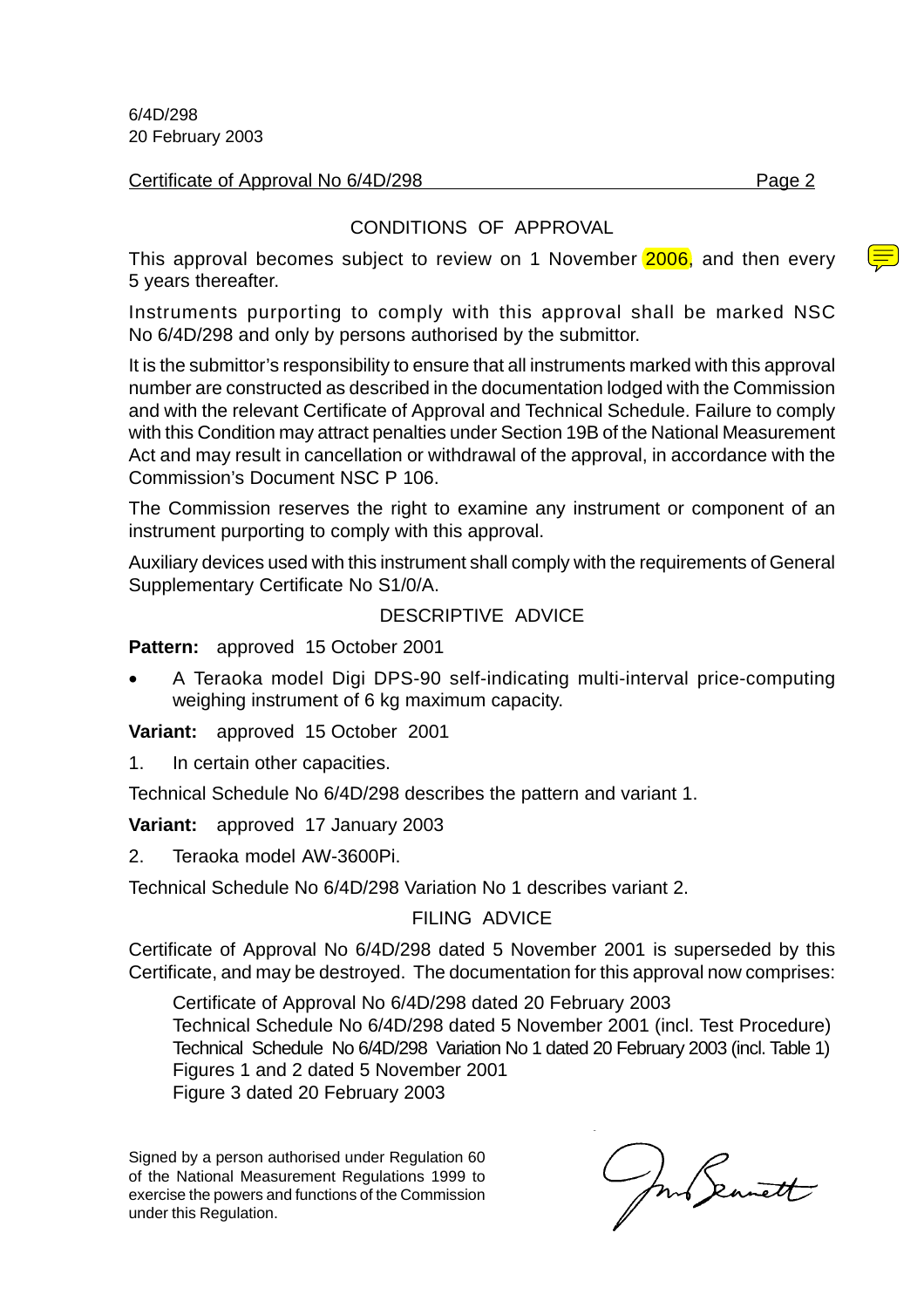#### TECHNICAL SCHEDULE No 6/4D/298

Pattern: Teraoka Model Digi DPS-90 Weighing Instrument.

**Submittor:** W W Wedderburn Pty Ltd 90 Parramatta Road Summer Hill NSW 2130.

#### **1. Description of Pattern**

A Teraoka model Digi DPS-90 self-indicating multi-interval price-computing weighing instrument (Figure 1) with a verification scale interval (e<sub>1</sub>) of 0.001 kg up to 3 kg and with a verification scale interval (e<sub>2</sub>) of 0.002 kg from 3 kg up to the maximum capacity of 6 kg. Instruments have unit price to \$9999.99/kg, price to \$99999.99, a price-lookup (PLU) facility, and may be fitted with output sockets for the connection of peripheral and/or auxiliary devices.

Instruments comprise a Teraoka model Digi DPS-90 indicator with an integral label printer, and a separate Teraoka model SX-C basework of 6 kg maximum capacity.

Instruments are not to be used for trading direct with the public, and are so marked.

#### **1.1 Zero**

Zero is automatically corrected to within  $\pm 0.25$ e<sub>1</sub> whenever power is applied and whenever the instrument comes to rest within 0.5e<sub>1</sub> of zero.

The initial zero-setting device of the pattern has a nominal range of not more than 20% of the maximum capacity of the instrument.

The instrument has a semi-automatic zero-setting device with a nominal range of not more than 4% of the maximum capacity of the instrument.

#### **1.2 Tare**

A semi-automatic and/or non-automatic keyboard-entered pre-set subtractive tare device, each of up to 2.999 kg maximum capacity may be fitted.

Pre-set tare values may also be associated with PLU keys.

#### **1.3 Networking**

A number of instruments may be connected in a network to share common PLU data, and to accumulate and retrieve management information.

In addition, the network may be interfaced with a computer for the collection of management data, or the downloading of PLU data.

Note: The weighing and price-computing functions of each weighing instrument in the network are independent, and the removal, repair or replacement of a particular weighing instrument does not necessitate reverification of any other weighing instrument in the network.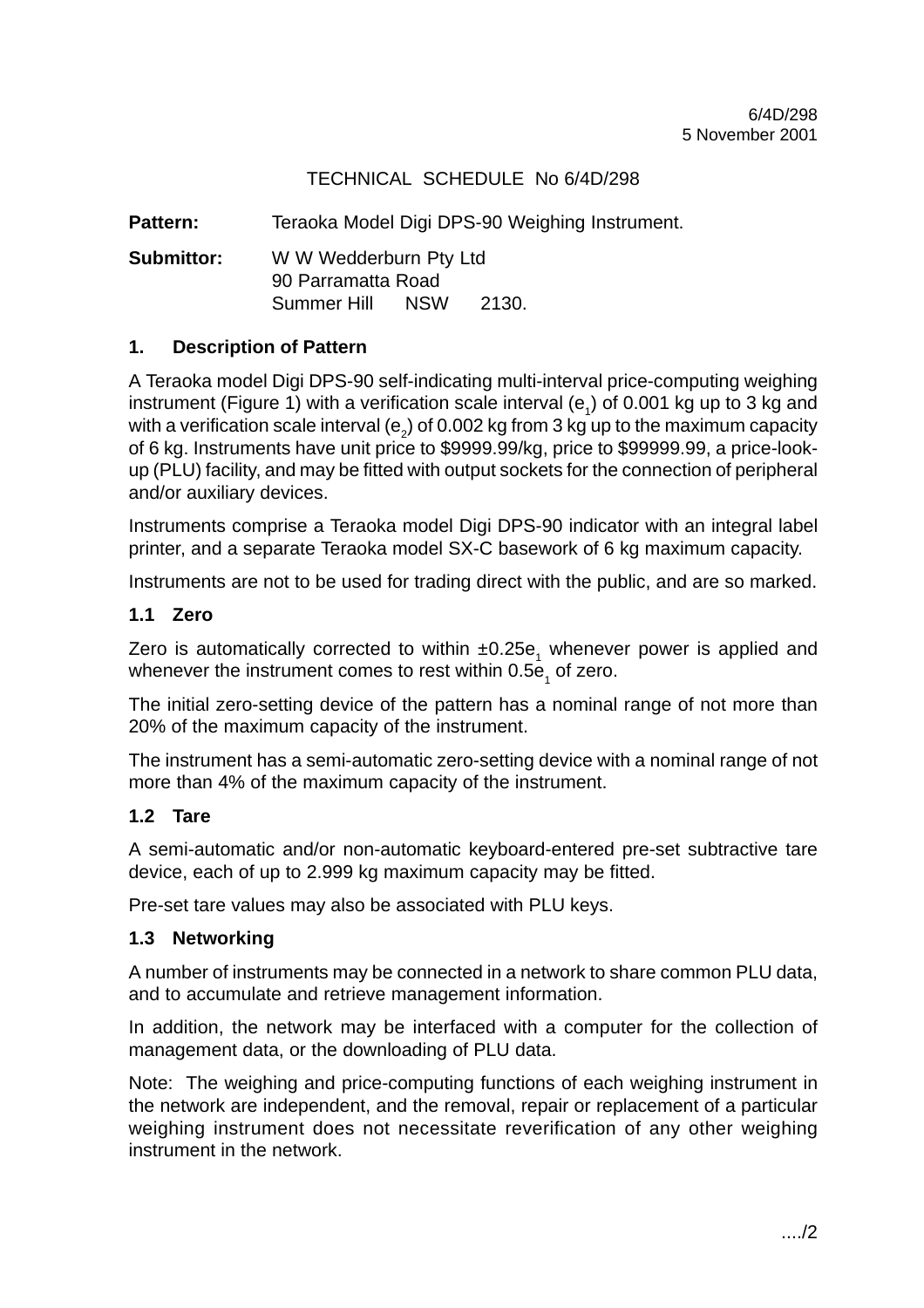6/4D/298 5 November 2001

#### Technical Schedule No 6/4D/298 Page 2

#### **1.4 Display Check**

A display check is initiated whenever power is applied.

#### **1.5 Levelling**

The basework is provided with adjustable feet and adjacent to the level indicator is a notice advising that the instrument must be level when in use.

#### **1.6 Markings and Notices**

Instruments carry the following markings:

(i) Basework

 $(ii)$ 

| Manufacturer's mark, or name written in full<br>Name or mark of manufacturer's agent<br>Model number<br>Pattern approval mark for the basework<br>Maximum capacity<br>Serial number of the basework                                                                                  | Teraoka<br>Wedderburn<br>SX-C<br>NSC No 6/4D/298<br><i>Max</i> kg                                                                     |
|--------------------------------------------------------------------------------------------------------------------------------------------------------------------------------------------------------------------------------------------------------------------------------------|---------------------------------------------------------------------------------------------------------------------------------------|
| Indicator                                                                                                                                                                                                                                                                            |                                                                                                                                       |
| Manufacturer's mark, or name written in full<br>Name or mark of manufacturer's agent<br>Model number<br>Indication of accuracy class<br>Pattern approval marks for the instrument<br>Maximum capacity<br>Minimum capacity<br>Verification scale interval<br>Maximum subtractive tare | Teraoka<br>Wedderburn<br>Digi DPS-90<br>CIID<br>NSC No 6/4D/298<br><i>Max</i> / kg *<br><i>Min</i> kg *<br>$e =$ / kg *<br>$T = -$ kg |
| Serial number of the indicator                                                                                                                                                                                                                                                       |                                                                                                                                       |

\* These markings shall also be shown near the display of the result if they are not already located there.

Instruments carry a notice stating NOT TO BE USED FOR TRADING DIRECT WITH THE PUBLIC, or similar wording.

#### **1.7 Verification/Certification Provision**

Provision is made for a verification/certification mark to be applied.

#### **1.8 Sealing Provision**

Provision is made for the calibration adjustments to be sealed as shown in Figure 2.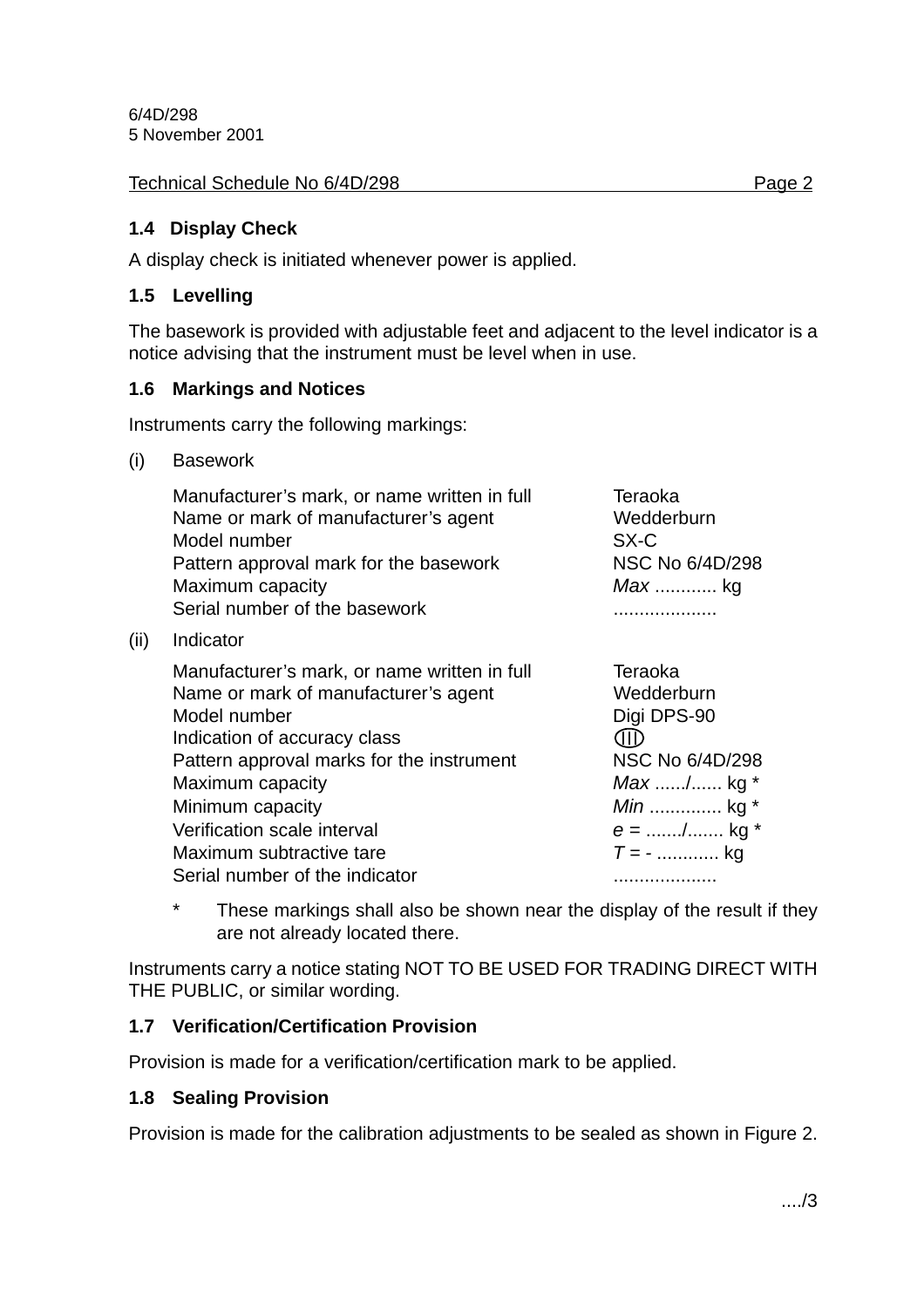| Technical Schedule No 6/4D/298 | Page 3 |  |
|--------------------------------|--------|--|
|                                |        |  |

#### **2. Description of Variant 1**

The model Digi DPS-90 multi-interval price-computing weighing instrument in certain other capacities as listed below:

• With a verification scale interval (e<sub>1</sub>) of 0.002 kg up to 6 kg and with a verification scale interval (e<sub>2</sub>) of 0.005 kg from 6 kg up to the maximum capacity of 15 kg.

Instruments use a Teraoka model SX-C basework of 15 kg maximum capacity.

The tare devices, if fitted, have a maximum capacity of 5.998 kg.

• With a verification scale interval (e<sub>1</sub>) of 0.005 kg up to 15 kg and with a verification scale interval (e<sub>2</sub>) of 0.01 kg from 15 kg up to the maximum capacity of 30 kg.

Instruments use a Teraoka model SX-C basework of 30 kg maximum capacity.

The tare devices, if fitted, have a maximum capacity of 14.995 kg.

#### TEST PROCEDURE

Instruments should be tested in accordance with any relevant tests specified in the Uniform Test Procedures.

#### **Maximum Permissible Errors at Verification/Certification**

The maximum permissible errors for increasing and decreasing loads on initial verification/certification for loads, m, expressed in verification scale intervals, e, are:

 $\pm 0.5$  e for loads  $0 \le m \le 500$ ;  $±1.0$  e for loads  $500 < m \le 2000$ ; and  $±1.5$  e for loads 2 000 < m  $\leq$  10 000.

For multi-interval instruments with verification scale intervals of  $e_1$ ,  $e_2$  ..., apply  $e_1$  for zero adjustment, and for maximum permissible errors apply  $\bm{e}_{_{1}},$   $\bm{e}_{_{2}},$  …, as applicable for the load.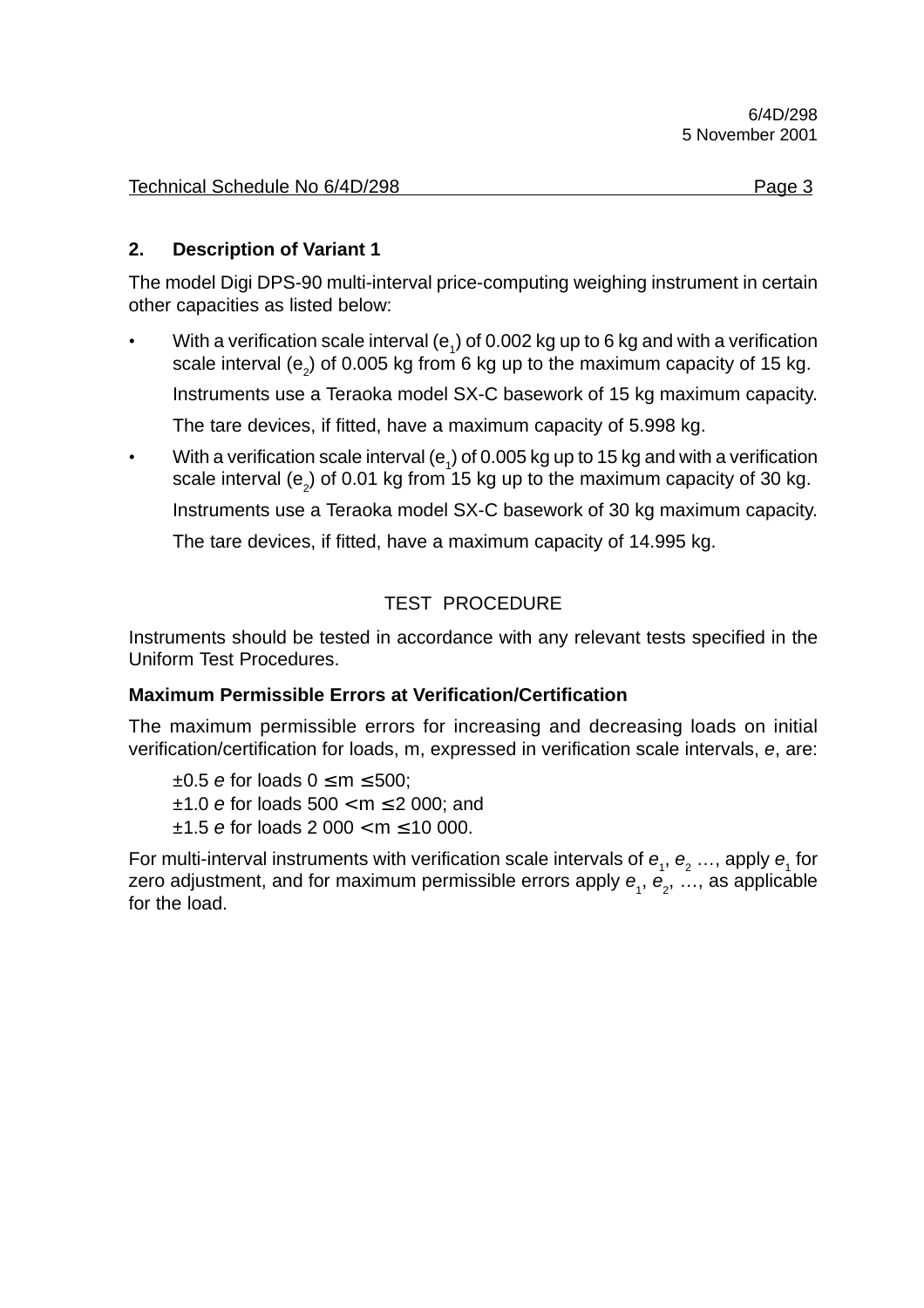#### TECHNICAL SCHEDULE No 6/4D/298

#### VARIATION No 1

Pattern: Teraoka Model Digi DPS-90 Weighing Instrument

**Submittor:** W W Wedderburn Pty Ltd 90 Parramatta Road Summer Hill NSW 2130

#### **1. Description of Variant 2**

The pattern or variant 1 with the SX-C series basework incorporated in a weighing and wrapping instrument, and known as a Teraoka model AW-3600Pi (Figure 3).

Alternatively, a Teraoka S-YC series multi-interval basework in the capacities listed below in Table 1 may be used instead of the SX-C series basework.

The instrument is a non-automatic weighing instrument and labels are applied manually.

Note that the maximum weight of packages that can be wrapped may be less than the maximum weighing capacity.

|                                                                                         |      | TABLE 1                   |                    |                         |
|-----------------------------------------------------------------------------------------|------|---------------------------|--------------------|-------------------------|
| <b>Baseworks</b>                                                                        |      | 6 kg<br>S-YC <sub>6</sub> | $15$ kg<br>S-YC 15 | 30 kg<br><b>S-YC 30</b> |
| <b>Basework Maximum</b>                                                                 |      | 6                         | 15                 | 30                      |
| Capacity                                                                                | (kg) |                           |                    |                         |
| <b>Maximum Platform</b><br><b>Sizes</b>                                                 | (mm) | 341 x 284                 | 341 x 284          | 341 x 284               |
| <b>Load Cell Used</b>                                                                   |      | K <sub>6</sub>            | K <sub>15</sub>    | K30                     |
| Load Cell Maximum                                                                       |      | 9                         | 23                 | 45                      |
| Capacity Emax                                                                           | (kg) |                           |                    |                         |
| nmax                                                                                    |      | 3000                      | 3000               | 3000                    |
| <b>Minimum Verification Scale</b><br>Interval Value for single<br>or multi-interval use | (kg) | 0.001                     | 0.002              | 0.005                   |
| Output Rating at Emax (mV/V)                                                            |      | 1.5                       | 1.5                | 1.5                     |
| Input Impedance (ohms)                                                                  |      | 430                       | 430                | 430                     |
| Maximum Excitation Voltage (V)                                                          |      | 12 <sup>2</sup>           | 12 <sup>2</sup>    | 12                      |
| $(+0.1m)$ (m)<br>Cable Lengths                                                          |      | $0.5$ to $3.0$ (#)        | $0.5$ to $3.0$ (#) | $0.5$ to $3.0$ (#)      |
| Number of Leads<br>(plus shield)                                                        |      | 4                         | 4                  | 4                       |

(#) The cable length supplied with the basework shall not be shortened.

Approved Baseworks and Their Limiting Characteristics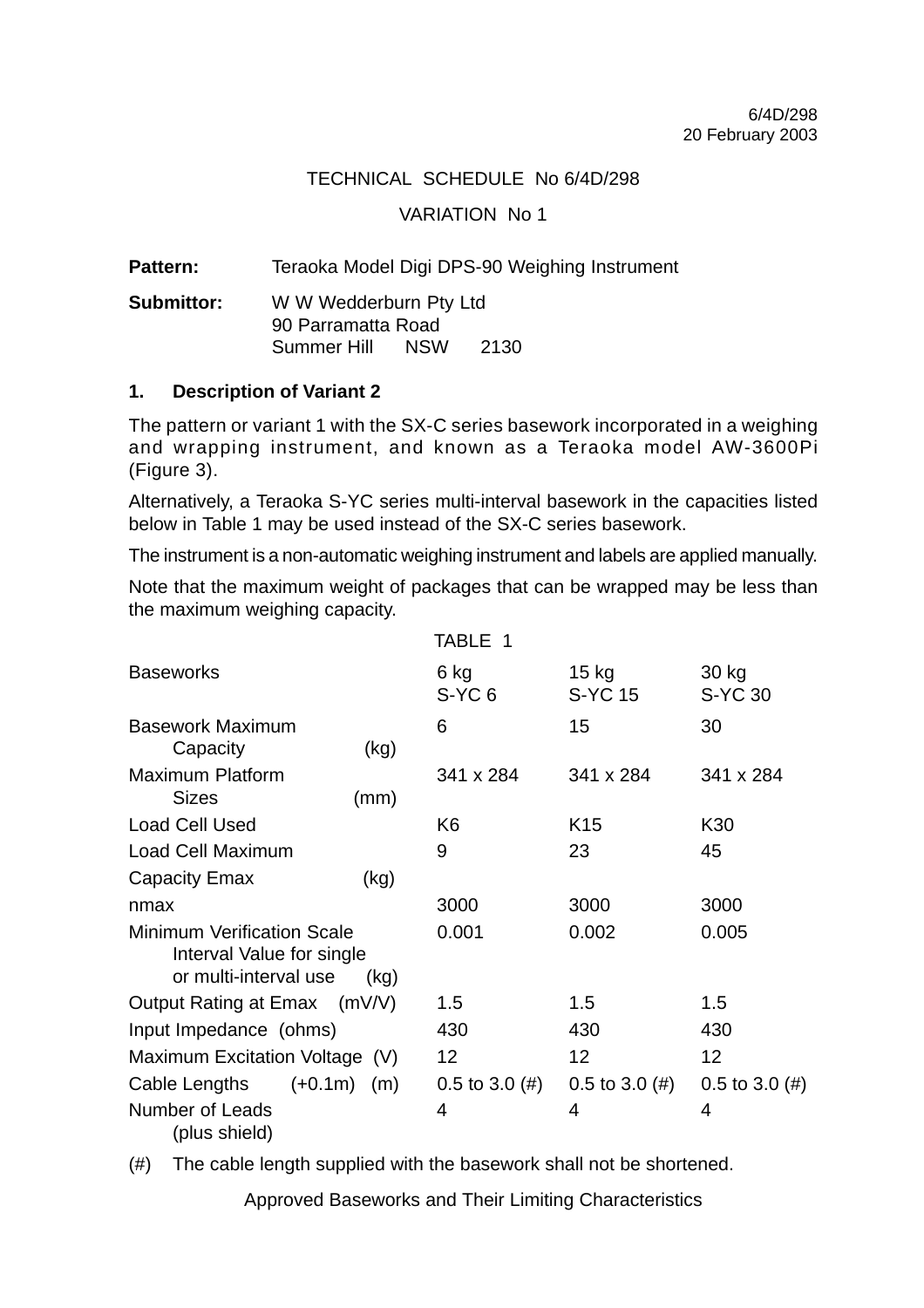

**Australian Government** 

**National Measurement Institute** 

Bradfield Road, West Lindfield NSW 2070

## **Notification of Change Certificate of Approval No 6/4D/298 Change No 1**

Issued by the Chief Metrologist under Regulation 60 of the *National Measurement Regulations 1999* 

The following changes are made to the approval documentation for the

Teraoka Model Digi DPS-90 Weighing Instrument

submitted by WWW Wedderburn Pty Ltd 90 Parramatta Road Summer Hill NSW 2130.

In Certificate of Approval No 6/4D/298 dated 20 February 2003;

1. The Condition of Approval referring to the review of the approval should be amended to read:

 "This approval becomes subject to review on 1 November 2011, and then every 5 years thereafter."

2. The FILING ADVICE should be amended by adding the following: "Notification of Change No 1 dated 1 August 2007"

Signed by a person authorised by the Chief Metrologist to exercise his powers under Regulation 60 of the *National Measurement Regulations 1999*.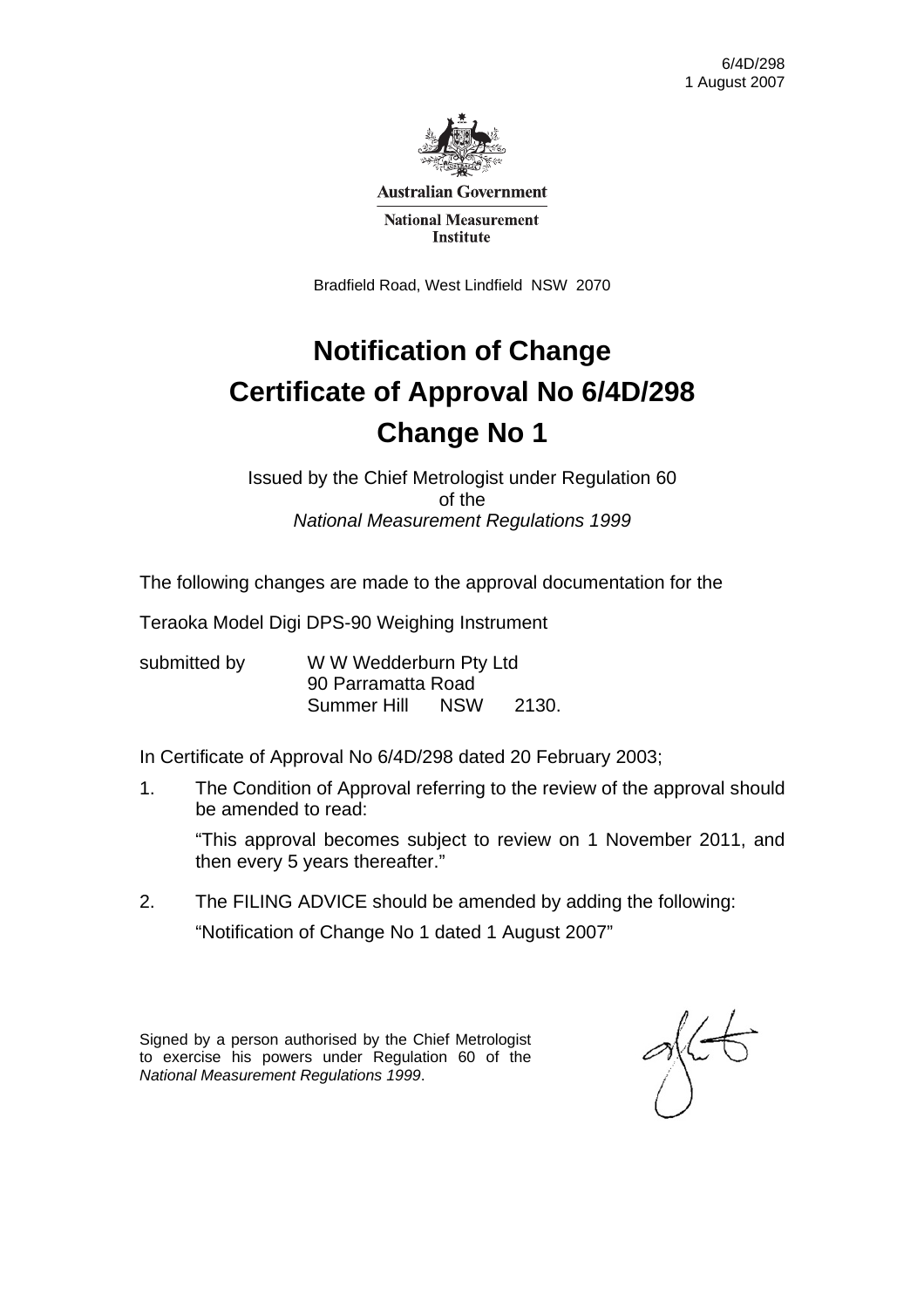6/4D/298 5 November 2001

FIGURE 6/4D/298 - 1



Teraoka Model Digi DPS-90 Weighing Instrument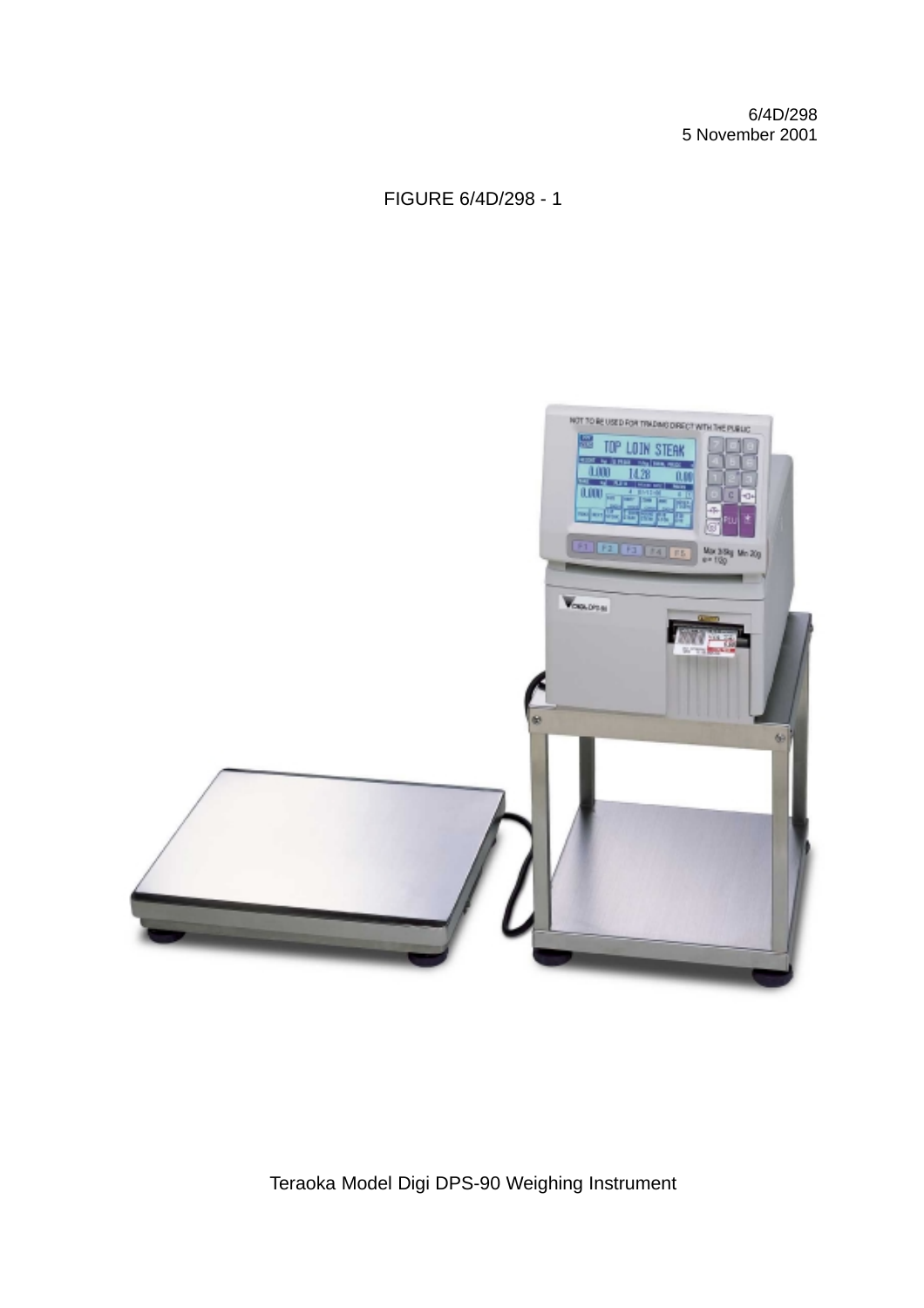6/4D/298 5 November 2001

FIGURE 6/4D/298 - 2



Showing Sealing